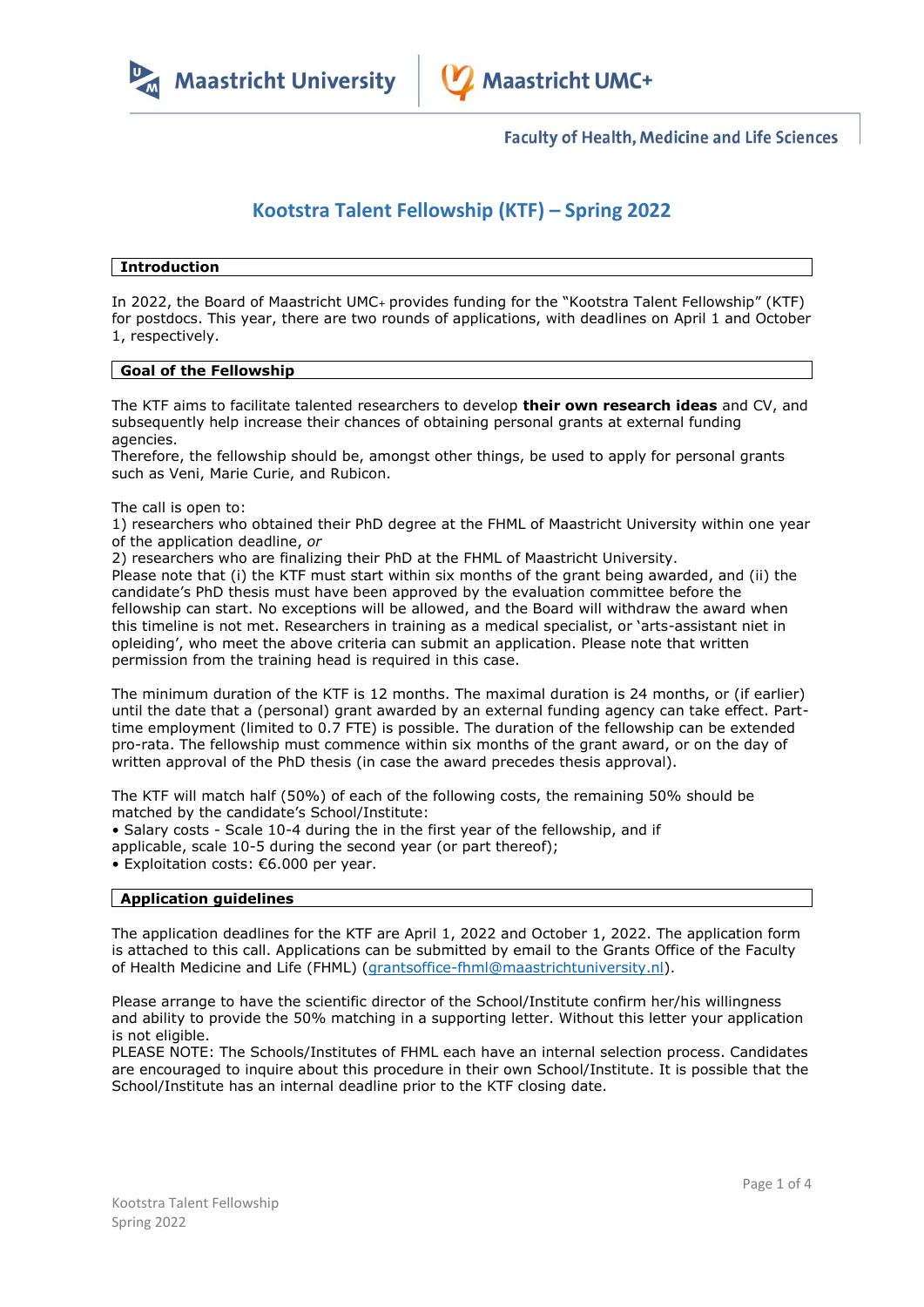



# **Faculty of Health, Medicine and Life Sciences**

The Board of Directors decides which applicants will be awarded the KTF. The Maastricht UMC<sup>+</sup> Research Committee (WMUMC+) acts as an advisory board in the review process (more info see: [https://www.maastrichtuniversity.nl/about-um/faculties/health-medicine-and-life](https://www.maastrichtuniversity.nl/about-um/faculties/health-medicine-and-life-sciences/research/maastricht-umc-research-committee)[sciences/research/maastricht-umc-research-committee\)](https://www.maastrichtuniversity.nl/about-um/faculties/health-medicine-and-life-sciences/research/maastricht-umc-research-committee). The evaluation procedure will be completed within three months of the deadline.

# **Additional terms**

The following additional conditions apply to the assessment of the applications:

- Applications are made by individual researchers (and not by duos or (research) groups).
- A candidate is allowed o to submit a maximum of one application per round; o to submit an application twice for a KTF. Eligibility of proposals will be checked upon submission (e.g. all sections need to be completed within the set word limit; given recent changes in the application form, only applications using the 2021 form are admissible). PLEASE NOTE: In case the word limit is exceeded, applications will not be taken into consideration.
- If an application taken into consideration is withdrawn during the assessment process, this submission counts towards the maximum number of submissions per applicant.
- Researchers awarded a KTF (for postdocs) cannot reapply.
- The funds are earmarked for the relevant candidate and cannot be transferred to other persons. After tenure of the KTF, laureates are required to submit a final report to the Board (S.Bastiaanssen@maastrichtuniversity.nl)
- The final report must outline which grants have been applied for and which grants have been awarded. In addition, please address the research plan, goal(s) and hypotheses, and timeline as described in the application. The evaluation must be submitted within 6 months after the end of the fellowship.
- A candidate can spend up to 50% of the duration of the fellowship abroad. Please note that a work visit abroad is not obligatory.

#### **Extension clause**

The maximum career deadline (1 year post PhD defense) can be extended by the board of FHML if the candidate has taken extended sick, parental, maternity or care leave. The maximum extension that may be granted to any particular applicant is one year. If you wish to apply for extension, please contact the Board before submitting your grant application (Board Secretariat FHML, S.Bastiaanssen@maastrichtuniversity.nl).

# **Criteria**

All KTF proposals will be assessed according to the following criteria:

- A. Quality, innovative character and academic impact of the proposed research (40%)
	- Independent research ideas
	- Challenging content;
	- Originality of the topic;
	- Innovative elements for Maastricht UMC+/School;
	- Effectiveness of the proposed methodology;
	- Knowledge utilization (scientific, societal and economic).

B. Personal vision and motivation (20%)

- Clear vision of the researcher about his/her place in science;
- Clear link between proposed research and career vision;
- Appropriateness of short term (KTF) and long term (follow-up trajectory) career planning on vision for the future;
- Contagious fascination for research;
- Persuasiveness.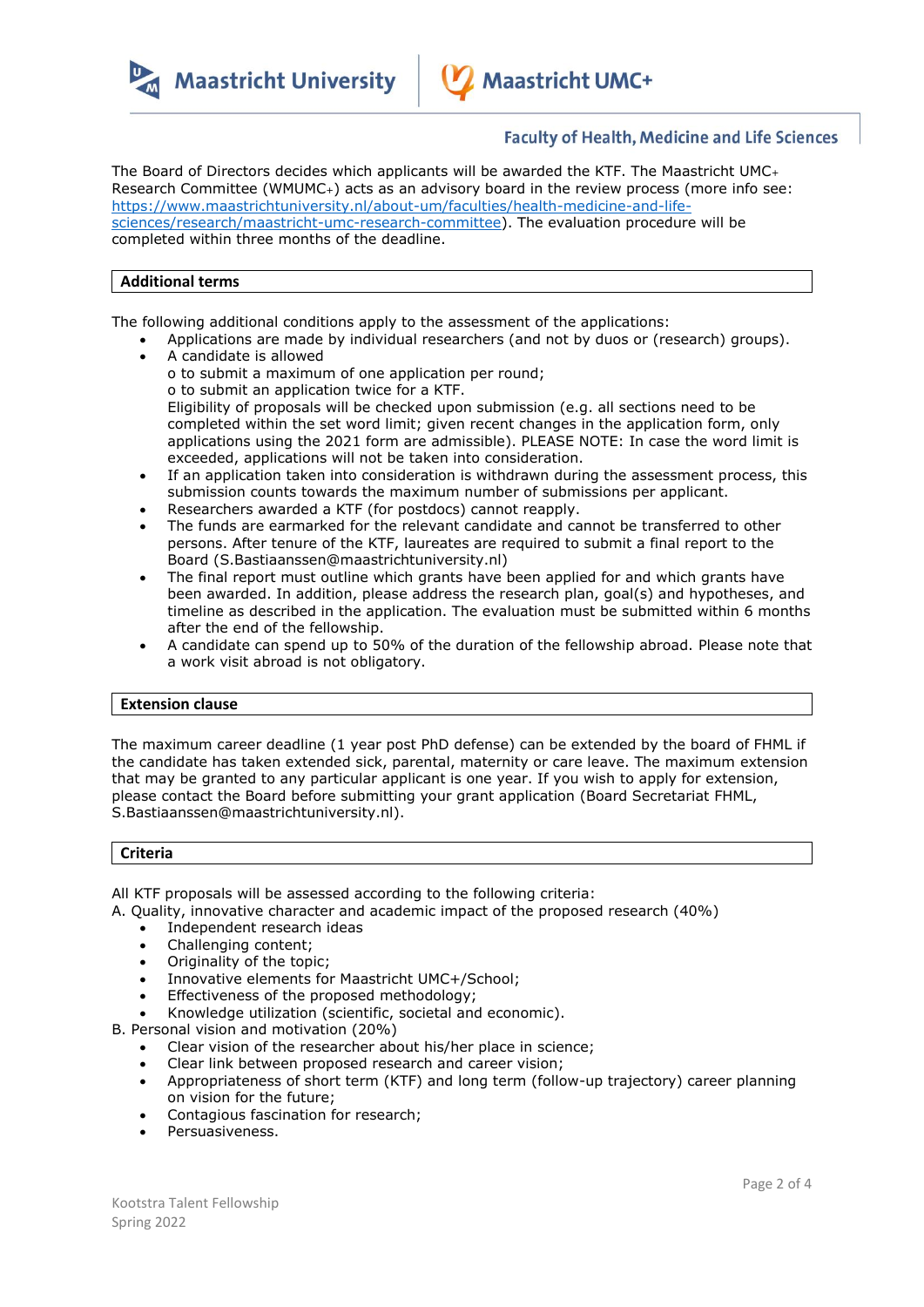

**Maastricht University** 

# **Faculty of Health, Medicine and Life Sciences**

#### C. Quality of the researcher (40%)

In the top 25% of his/her international peer group.

Clear indications of an outstanding talent for academic research:

**Education.**

For example: supervision, teaching roles, mentoring, assessments, contributions to content or coordination of education/programs/modules, quality of education (e.g. student evaluations).

**Research.**

For example: research output (including peer reviewed publications), productivity (e.g. output i.r.t. work experience and actual time spent on research), recognition for work (e.g. prizes, grants and awards, invited presentations), Contributions to research field (theoretical, methodological, clinical).

**Impact.**

For example: knowledge dissemination activities (including conference participation, public outreach) and layman publications.

*Please note that these are not necessarily related to research*.

**Leadership.**

For example: research vision, collaborations and networking, international and/or interdisciplinary research activities, membership of boards/committees, organisation of e.g. conferences, workshops, involvement in organization of meetings, other (nonresearch) activities in group /institute, growth/potential towards independence.

Incomplete applications (notice the maximum word count) and applications without the supporting letter from the scientific director of the School/Institute will not be taken into consideration. If the conditions of the Kootstra Talent Fellowship grant are not met, the Executive Board Maastricht UMC+ reserves the right to retract the award.

## **Evaluation Procedure**

The Executive Board Maastricht UMC+ decides which applicants will be awarded the KTF. The Maastricht UMC+ Research Committee (WMUMC+) acts as an advisory board in the review process. The evaluation procedure consists of three steps.

First, after you submit your proposal, an eligibility check will be performed to see whether your proposal meets all formal criteria for submission (e.g. word count) and whether it is complete (e.g. including requested letters). If your proposal does not meet all eligibility criteria, you MAY be given the opportunity to adapt that specific part of your proposal. However, do not count on this, and make sure you carefully check your final proposal against the eligibility and assessment criteria before submitting.

Second, in a preselection step, the WMUMC+ assesses all eligible proposals using the above stated criteria and their weight, resulting in a mean score for each of the three evaluation criteria: 1) quality, innovative character and academic impact of the proposed research (40%), 2) personal vision and motivation (20%), and 3) quality of the researcher (40%). All proposals will be ranked according to likelihood of funding. The candidates with the highest ranking are invited for an interview with the WMUMC+.

Third, during the interview, candidates have the opportunity to explain their proposal, vision and motivation. At the interview, candidates are scored on 1) the quality, innovative character and academic impact of the proposed research (30%), 2) their responses to questions and discussion with the committee (50%), and 3) the content and delivery of the presentation itself (20%), resulting in a final score.

Member(s) of the WMUMC+ with a conflict of interest regarding a specific KTF proposal for funding will be excluded from the assessment and the interview. A conflict of interest occurs when the member involved in the assessment has a personal, professional (e.g. supervisor) or organisational relationship with the applicant(s), affecting their ability to undertake their role in an objective and unbiased way.